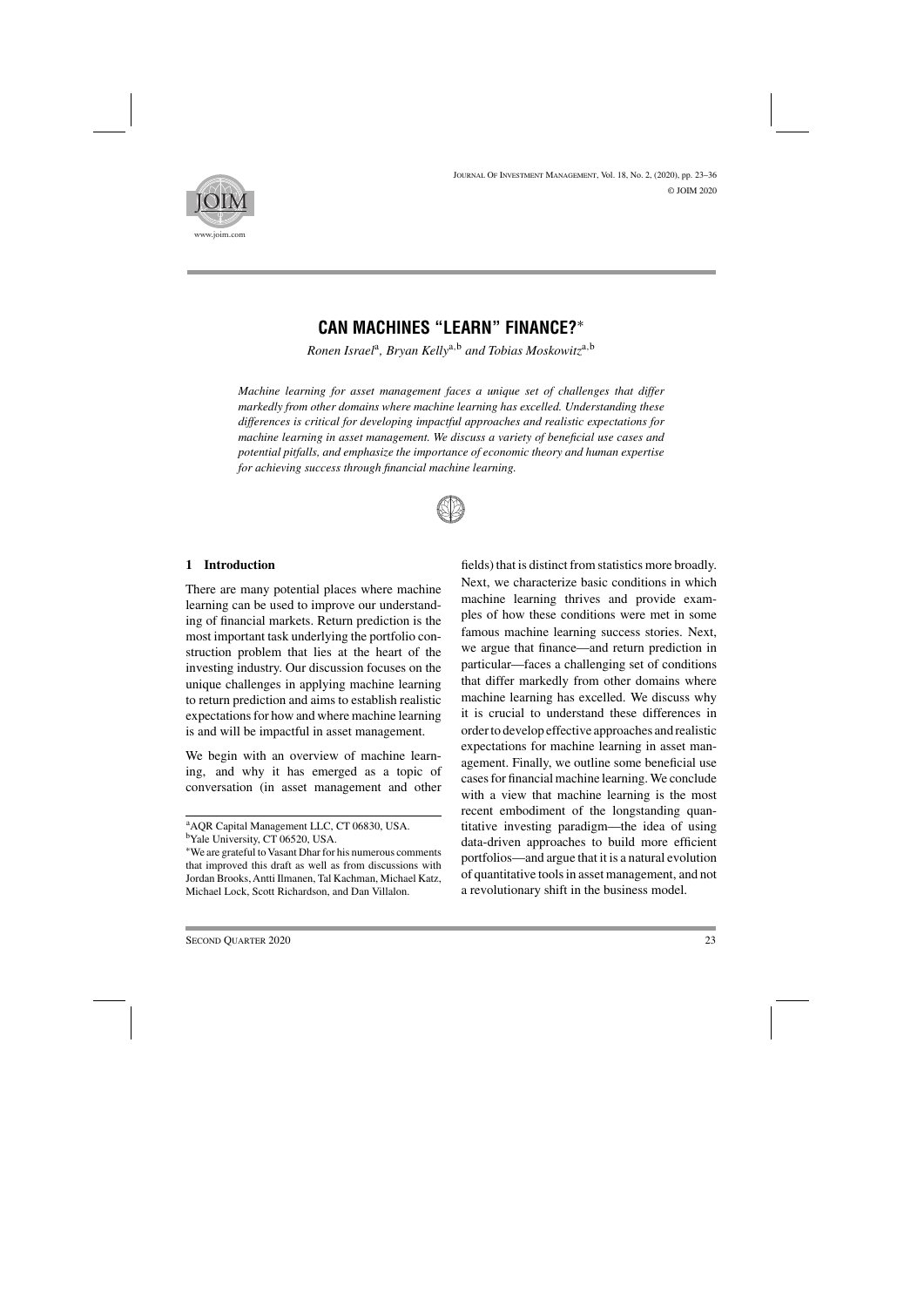## **2 What is machine earning?**

"Machine learning is the study of computer algorithms that allow computer programs to automatically improve through experience." This definition from Mitchell (1997) provides an elegant and concise summary of machine learning as a broad research discipline. It captures how impactful machine learning has the potential to be in just about any application one can fathom.

Mitchell's definition also encompasses large swathes of traditional quantitative investment research (and much of the field of statistics more broadly). For investment practitioners, then, it is helpful to distinguish the finer aspects of cutting edge machine learning that are differentiated from traditional quant research, such as the ability to study thousands of predictors in a single model, or the ability to survey forecasts from a wide variety of models rather than relying on the quant researcher to settle on a single model at the outset.

To this end, Gu, Kelly, and Xiu (GKX, forthcoming) propose a more detailed working definition of machine learning in their study of financial markets. They note that,

The definition of "machine learning" is inchoate and is often context specific. We use the term to describe (i) a diverse collection of high-dimensional models for statistical prediction, combined with (ii) so-called "regularization" methods for model selection and mitigation of overfit, and (iii) efficient algorithms for searching among a vast number of potential model specifications.

The statement begins with a reminder of the conflicting perspectives—ranging from hype to skepticism (and sometimes confusion)—often heard in asset managers' discussions of machine learning. These conflicts originate from the fact that machine learning is a quickly evolving and technical field, which means that most people are still developing a basic understanding of it. This

gives rise to different parties using highly variable terminology and standards when discussing machine learning, usually shaped to suit their own marketing purposes. But first and foremost, one should recognize that, in any of its incarnations, machine learning amounts to a set of procedures for estimating a statistical model and using that model to make decisions. So, at its core, machine learning *need not be differentiated* from applied statistical analysis more generally. Most of the ideas underlying machine learning have lived comfortably under the umbrella of statistics for decades.

So why have we moved to using new terminology to describe old ideas? Above and beyond the marketing angle—machine learning is a sexy name that carries the connotation of bleeding edge Silicon Valley technology—there are at least three substantive reasons for this shift. First, the historical practical usage of statistics was frequently confined to "small" models—those with a handful of input predictor variables (or "features" in ML terminology) and simple, often linear, association rules between those inputs and the output (i.e., dependent variable) of interest. The term "machine learning" has come to serve as a shorthand to signal an explicit interest in "large" models, those with many input variables and/or those allowing for complex nonlinear associations between the inputs and output.

This idea is captured by part (i) of the GXK definition above. In order to learn through experience, the machine needs a representation of what it is trying to learn, which requires a research choice. Machine learning brings an open-mindedness for statistical representations that are richly parameterized and often nonlinear. Such models are of course not new to statistics, so it would be misleading to describe this as a contrast with "traditional" statistics. But it is fair to say that machine learning specializes in this sophisticated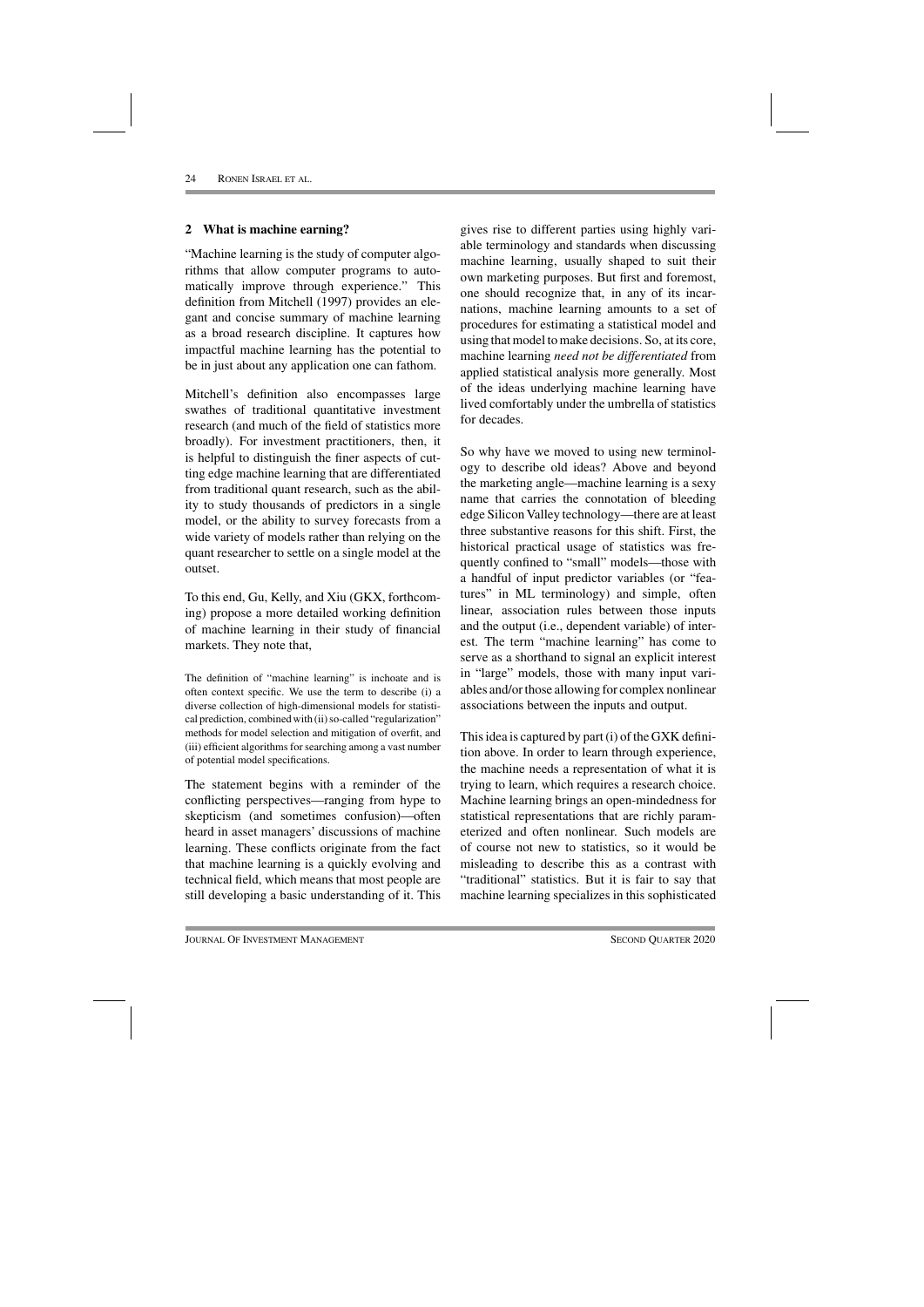end of the model spectrum. Small models are rigid and oversimplified, but have the virtue that they can be used with small data sets. They are also "robust" in the sense that their behavior can be relatively insensitive to reasonable changes in the data. Large and sophisticated models are much more flexible, but can also suffer from poor outof-sample performance when they overfit noise in the system. Researchers turn to models like these when they believe the benefits from more accurately describing the complexities of real-world phenomena outweigh the costs of potential overfit. Part (i) of this definition also points out that the primary objective of machine learning is to generate accurate predictions. As emphasized by Breiman *et al.* (2001), its focus on maximizing prediction accuracy in the face of an unknown data model is the central differentiating feature of machine learning from the traditional statistical objective of estimating a known data-generating model and conducting hypothesis tests.

Second, machine learning seeks to choose a preferred model from a "diverse collection" of candidate models. Again, this idea has a long history in statistics under the heading of "model selection" and therefore is not a new contribution of machine learning. But the process of searching through many models to find the best performer is characteristic of essentially all machine learning methods—it is closely connected with what machine learners call model "tuning." Of course, looking at multiple models and selecting the top performers in-sample mechanically leads to overfit and poor out-of-sample performance. Because of this, the model search process is always accompanied by so-called "regularization" techniques and methods for identifying models that are likely to perform best out-of-sample. Regularization is a blanket term for constraining the size of a model. An optimal model is a "Goldilocks" model. It is large enough so that it can reliably identify the true and potentially complex

predictive relationships in the data, but not so flexible that it overfits and suffers out-of-sample. Regularization methods encourage smaller models, and make sure that a richer model only gets selected if it is likely to give a genuine boost to out-of-sample prediction accuracy. A cornerstone method in the model selection process is cross-validation, in which the researcher simulates out-of-sample tests in historical data and picks models that would have performed best in these "as-if" out-of-sample scenarios. Element (ii) of our machine learning definition describes refinements in implementation that emphasize reliable out-of-sample performance in order to explicitly guard against overfit.

Third, and perhaps the clearest differentiator of machine learning from traditional statistics is its innovative approaches to model optimization. In truly big data environments, the computational demands of model estimation can be exorbitant. To ease this burden, machine learning has developed a variety of approximate and computationally efficient optimization routines. For example, model estimation traditionally uses all data points in every step of an iterative optimization routine. In big data environments, it is usually overkill to use the full data set in optimization, and optimizers can be dramatically accelerated with little loss of accuracy by instead using random subsets of the data. This idea is the foundation of the "stochastic gradient descent (SGD)" optimization routine that is a staple in machine learning implementation. Element (iii) describes innovative machine learning solutions such as SGD and early stopping that are designed to approximate an optimal specification with large reductions in computational cost.

Lastly, the differentiation between machine learning and statistics is based in large part on how ubiquitous machine learning has become in a wide range of commercial problems. Traditionally,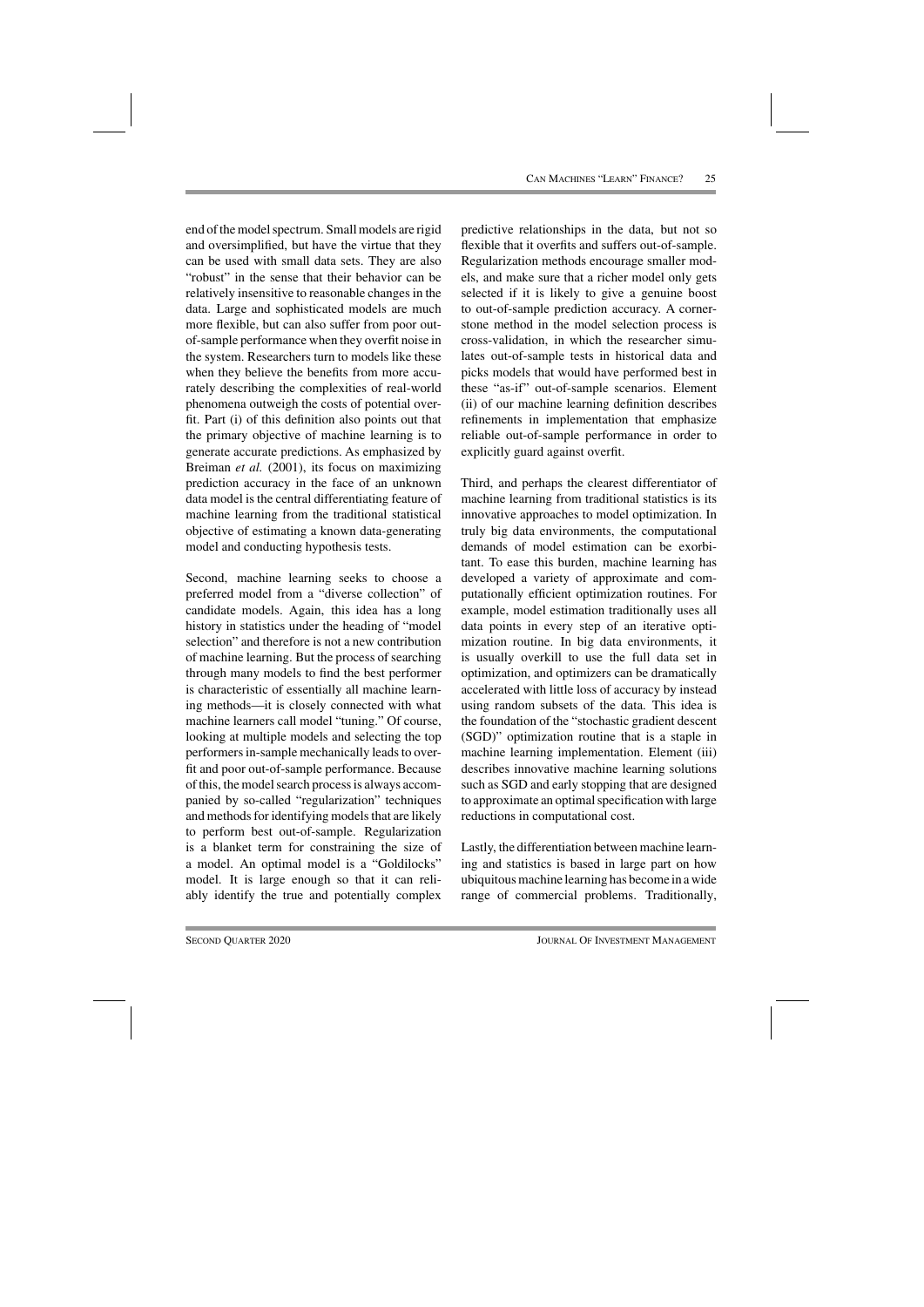statistics showed up in business processes primarily in the form of testing—such as determining whether failure rates of an engine part exceeded a given threshold or evaluating efficacy of a new drug. Machine learning focuses on maximizing predictive accuracy, and as such it finds natural uses in every commercial application one can imagine. Much of the commercial success of machine learning has emerged from recognizing that many pre-conceived approaches to problem solving (largely based on deterministic computer algorithms) can be improved with algorithms that adapt to feedback in the form of data. That is, giving statistics and prediction a more direct role in commercial processes leads to better products and services.

## **3 Where has machine learning worked?**

The gamut of famous machine learning success stories—problems like image and voice recognition, strategic gaming, autonomous vehicles, and robotics—occurs in environments with two critical conditions in common. Each is a truly big data environment, and each is a high signalto-noise ratio environment. Understanding these conditions, and how they differ in many financial applications, is key to developing a foundational understanding of financial machine learning.

Machine learning thrives in data-rich environments. Models like neural networks are valuable for describing complex predictive associations because they have the flexibility to match complicated patterns. This flexibility comes from rich parameterizations. For example, the famous image-recognizing neural network model, "AlexNet" (Krizhevsky *et al.*, 2012), has roughly 61 million parameters. All hope of estimating such a heavily parameterized model lies in having a truly massive amount of training data (not to mention exorbitant computing power). And many big data environments benefit from the ability of the researcher to generate new data

through experiments. For example, if you have not succeeded yet in training your autonomous vehicle, then drive the car another 100,000 miles.

The second, and perhaps more subtle, feature of most machine learning success stories can be understood in terms of their "signal-to-noise ratios." A signal-to-noise ratio describes how much predictability exists within a system. Some systems are by nature very predictable—their signal-to-ratio is high. Others are inherently dominated by randomness and thereby have low signal-to-noise ratios. Take, for example, image recognition. If handed a thousand Instagram photos, you will correctly identify those that contain cats with a success rate of almost 100%. It is generally easy for a human to distinguish signal (the cat) from noise (blur, background images, etc.). Machine learning thrives in datarich environments with strong signals and little noise.

## **4 Finance is different**

As the popular press so frequently reminds us, machine learning can accomplish the once unthinkable. It recognizes images and speech, drives cars, and beats grandmasters at complex games of strategy. This is where the excitement, hype, and extrapolation kick in for finance. Because machine learning has done so many amazing things, it may seem a foregone conclusion that it will dominate in financial tasks like stock picking.

In order to develop realistic expectations about the benefits of machine learning for asset management, we must understand what makes finance different.

## *4.1 Small data*

The core task in asset management—return prediction—is a *small* data problem. This may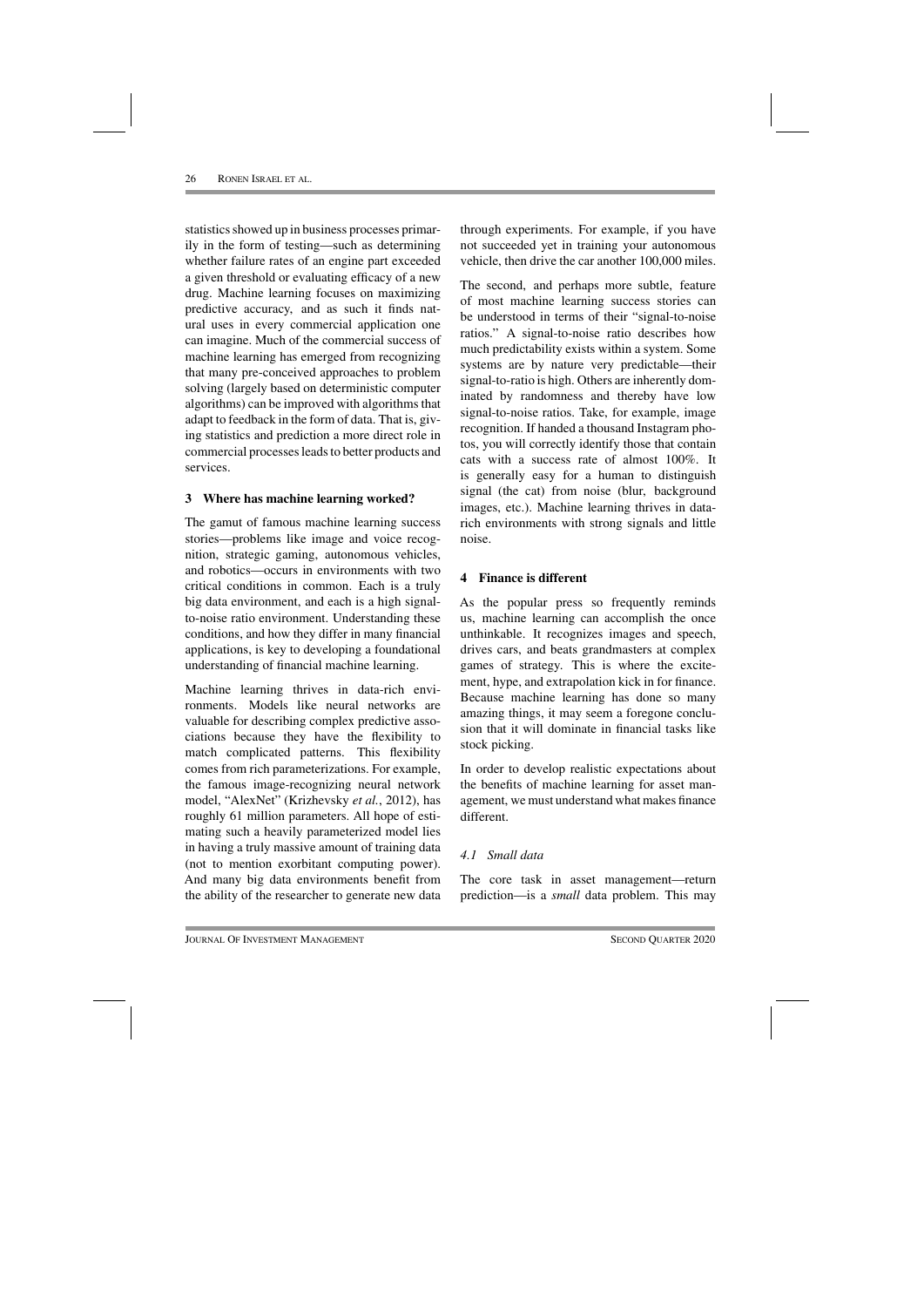sound surprising, given the constant marketing barrage of "big data in finance." But the marketing betrays a misunderstanding of what big data and machine learning are about.

$$
y_t = \sum_{i=1}^{N} \beta_i x_{i,t-1}, \quad t = 1, ..., T.
$$
 (1)

To fix ideas, consider a regression context like Equation (1) where on the left-hand side are the future returns that we want to predict  $(y_t)$  and on the right-hand side are the predictor variables  $(x_{1,t-1},...,x_{N,t-1})$ . The right way to think about whether you have big data or small data is to ask "how rich of a model can my data accommodate?" The answer to this question is determined first and foremost by the number of independent observations you have for your left-hand side variable, denoted by  $T$ . So, the key question in the asset management context is "how many independent return observations do I have."

However, most of the discussion around so-called big data in finance is about the number of predictor variables, N. Asset managers will talk about introducing big data sets like news text, satellite images, web traffic, and geolocation to the return prediction problem. But those are *righthand side* variables. The richness of a model is constrained not by the number of regressors one can conjure, but by the number of left-hand side observations one can *learn* from. If I only have a hundred observations for y, then it does not matter if my predictor variables number  $N = 10^3$  or  $N = 10^{10}$ . In either case, the number of parameters I can estimate is effectively capped by the number of y observations. Without sufficient y observations, models are constrained to be small.

When most people say big data in finance, they mean they have many variables to predict returns—they mean large N. But the number of predictors has never been a limiting factor in quant research. It is not the number of regressors

that tells you if you have big data, it is the number of parameters that you can reliably estimate—the richness of your model—and that is determined predominantly by the number of observations, T .

So, with that in place, it is straightforward to answer the question "is return prediction a big data problem?" First, we have to decide on the frequency of returns we are counting—are they annual returns, daily, tick data, etc. Clearly, the appropriate frequency of returns for prediction and portfolio analysis should be based on the frequency with which the investor can rebalance with reasonably low trading costs. This will vary by investor and by asset class. In economics, it is common to imagine a so-called "representative" investor, which is the AUM-weighted average of all investors in the economy. You might imagine this as a large pension fund crossed with a high networth individual. For largeAUM investors like this, the monthly frequency is a sensible starting point to think about rebalancing because anything more frequent, even weekly let alone intra-day, quickly becomes prohibitive as trading costs rack up, leading to a large gap between what a statistical prediction model says and what can actually be implemented in practice.

Now, focusing on monthly returns, how much data do we have? If you are trading a macro strategy, using instruments like currencies, government bonds, and commodity futures, you have a few decades of data, or a few hundred observations per asset. This is "tiny" data as it can only support a model with a handful of parameters if one hopes to achieve a degree of model stability. What about cross-sectional asset classes, like single-name equities or corporate bonds? Here the situation is brighter, as we can have at any time up to a few thousand assets trading, each with anywhere from a few years to a few decades of data, totaling to a few hundred thousand observations. While this is more than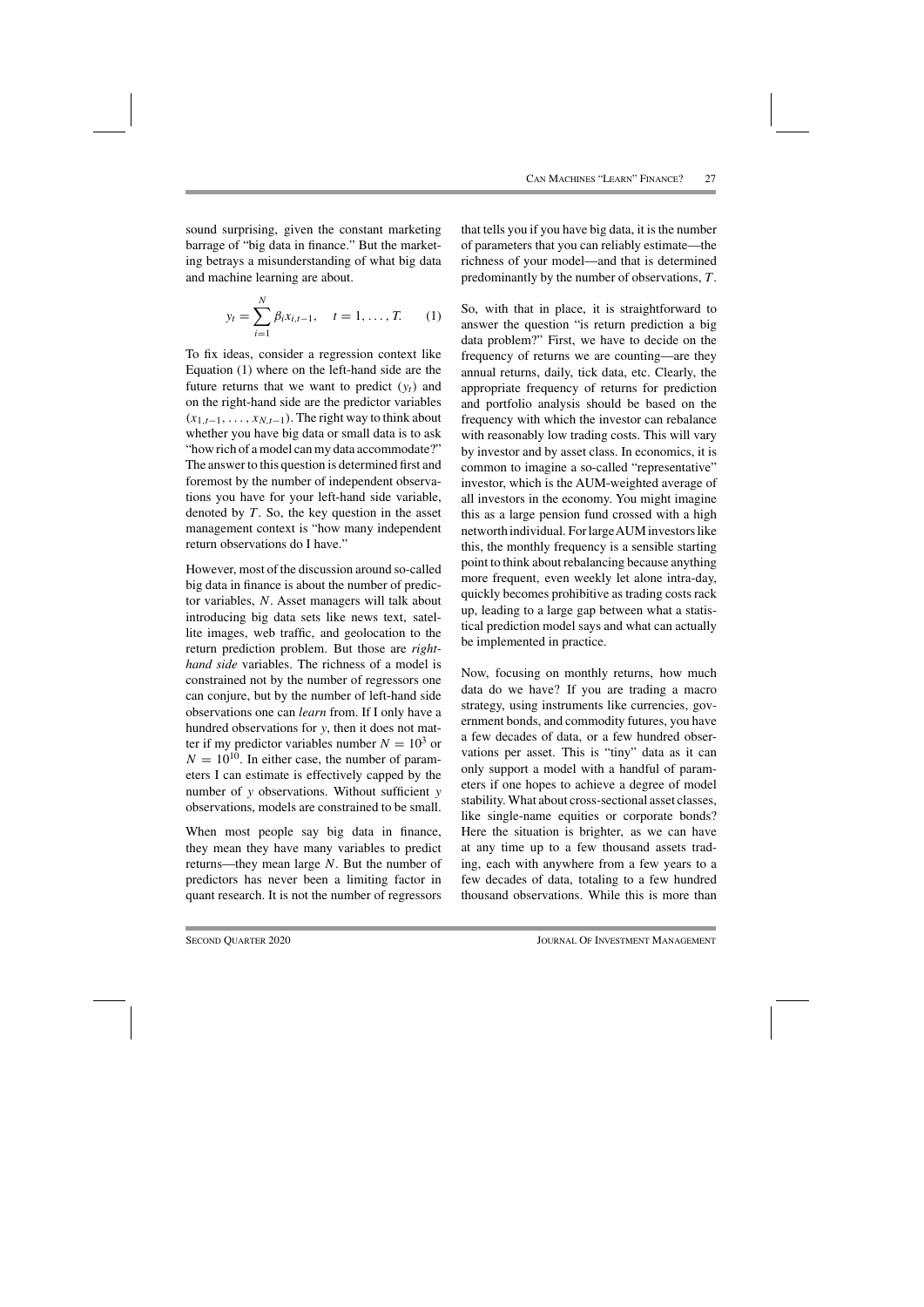

**Exhibit 1.** Number of PCs explaining 80% of equity return variation.

*Note.* The figure shows the number of PCs necessary to explain at least 80% of the covariance among monthly returns of the Fama–French 100 size and value portfolios over the 1927–2019 sample. The red line shows the result for the full sample and the blue line shows the result in rolling 60-month subsamples.

in the macro asset case, it is still small by any machine learning standard, especially once one considers that the *effective* number observations is smaller due to significant cross-sectional correlation in returns. For example, there is a 71% average pairwise correlation among the widely studied Fama–French 100 size and value portfolios (Exhibit 1).<sup>1</sup> Exhibit 2 shows that over the 1927–2019 sample, just three principal components (PCs) are necessary to explain at least 80% of the covariance among monthly returns of the 100 portfolios. Depending on the subsample, it is often the case that a single PC captures 80% of the common variation in returns, and it never takes more than 10 PCs to achieve this threshold. Evidently, the number of effective crosssection observations is vastly overstated by looking at asset count alone without regard to asset correlation.

In return modeling, there is only one way to expand the size of your data set—wait for time to pass. That is, a key distinguishing feature of finance versus many other machine learning domains is that we cannot generate data through experimentation. In 100 years, and regardless of the amount of technological progress in that time, return prediction will*still* be a small data problem. In this way, asset allocation significantly contrasts with the environments where machine learning has famously succeeded.

It is worth noting that investors are heterogeneous, and some can rebalance more frequently than others. High-frequency trading (HFT) firms, for example, routinely trade at millisecond frequencies. The concept of the representative investor is valuable because it leads us to focus on what *most* investors can accomplish, and brings to the fore the idea of trading strategy *capacity*. HFT has nearly instantaneous turnover which translates into vastly more return data than in the monthly problem; as a result, HFT can use far more highly parameterized models than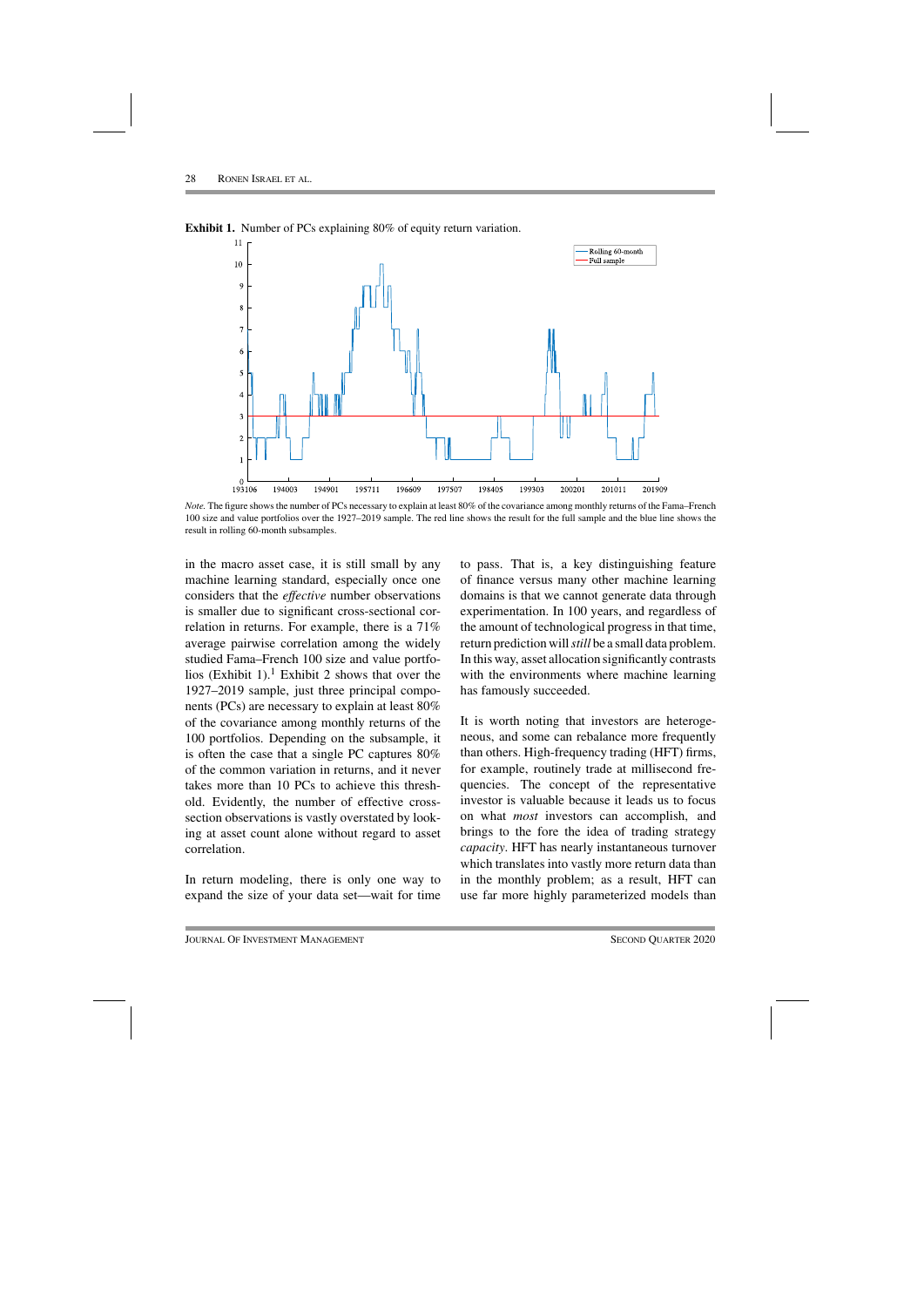low-frequency traders. But the scale of these trades is forced to be small, and this limits who can participate. If the representative investor wanted in on HFT, the turnover of her huge AUM at high frequencies would magnify the scale of trades, leading to large price impacts that compress any HFT alpha, cannibalizing the profits that might be achievable by a small trader.

Dhar (2015) further discusses the critical role of data size in determining the impact of machine learning in finance. He provides a thoughtful discussion of machine versus human strengths in decision-making in the asset management context, pointing out that "As a guiding principle, however, a robot should be considered seriously in situations where there is sufficient data from which it can learn."

## *4.2 Low signal-to-noise ratios*

The second major difference between return prediction and many other machine learning problems is that the signal-to-noise ratio in returns is weak (and is constantly being pulled toward zero). One of the most important reasons for this is that economic growth, and hence financial market behavior, is difficult to predict. The best stock or investment portfolio in the world will, on any given day, quarter, or year, experience drastic swings in performance due to unanticipated news.2 Second, the predictable signal in financial markets—often called the risk premium or the expected return in excess of cash—is small.

The low signal-to-noise is not some unfortunate coincidence of markets. On the contrary, it is a feature ensured, and constantly reinforced, by simple economic forces of profit maximization and competition. Traders with information that reliably predicts, say, a future rise in prices, do not sit passively on that information. Instead they start trading. The very act of exploiting their predictive information pushes up prices, and thereby sucks

some of the predictability out of the market. And they do not stop after prices have risen just a little. They continue buying until they have exhausted their information—until prices adjust to the level that their information predicts. By leveraging information for profit-oriented trading, informed investors leave minimal predictability on the table. With the predictability already priced in, the only thing that moves markets is unanticipated news—shocks to the system—i.e., noise. This idea, that competition in markets wipes out return predictability, is not new. It is the very idea underpinning the Nobel Prize-winning work on the efficient markets hypothesis (Fama, 1970).

If well-functioning markets lack predictability, why bother looking for signal at all? In an efficient market, returns need not be *entirely* devoid of predictability. Investors may stop short of using their full information if, for example, it requires taking on too much risk, if they possess behavioral biases, if they face transaction costs, or if they are subject to legal or regulatory restrictions (such as insider trading rules). The remaining predictability should be small and difficult to capture, as any easy profits will be quickly seized by competitive traders, particularly over short horizons. An interesting feature of risk-based return predictability is that it tends to become stronger with forecast horizon, a point emphasized by Cochrane (2009). Exhibit 2 shows how stock predictability varies across horizons from one month to five years ahead. For simplicity, we illustrate this point in a linear regression with the Shiller (2015) cyclically-adjusted price–earnings ratios (CAPE). On one hand, machine learning can benefit from the higher signal-to-noise ratios at longer horizons (the  $R^2$  reaches 29.6% at five years). But then we are faced with the fact that long-horizon forecasts take a fixed time series sample and cut it into fewer and fewer observations, driving up standard errors and prediction error variance along with it. A five-year forecasting model only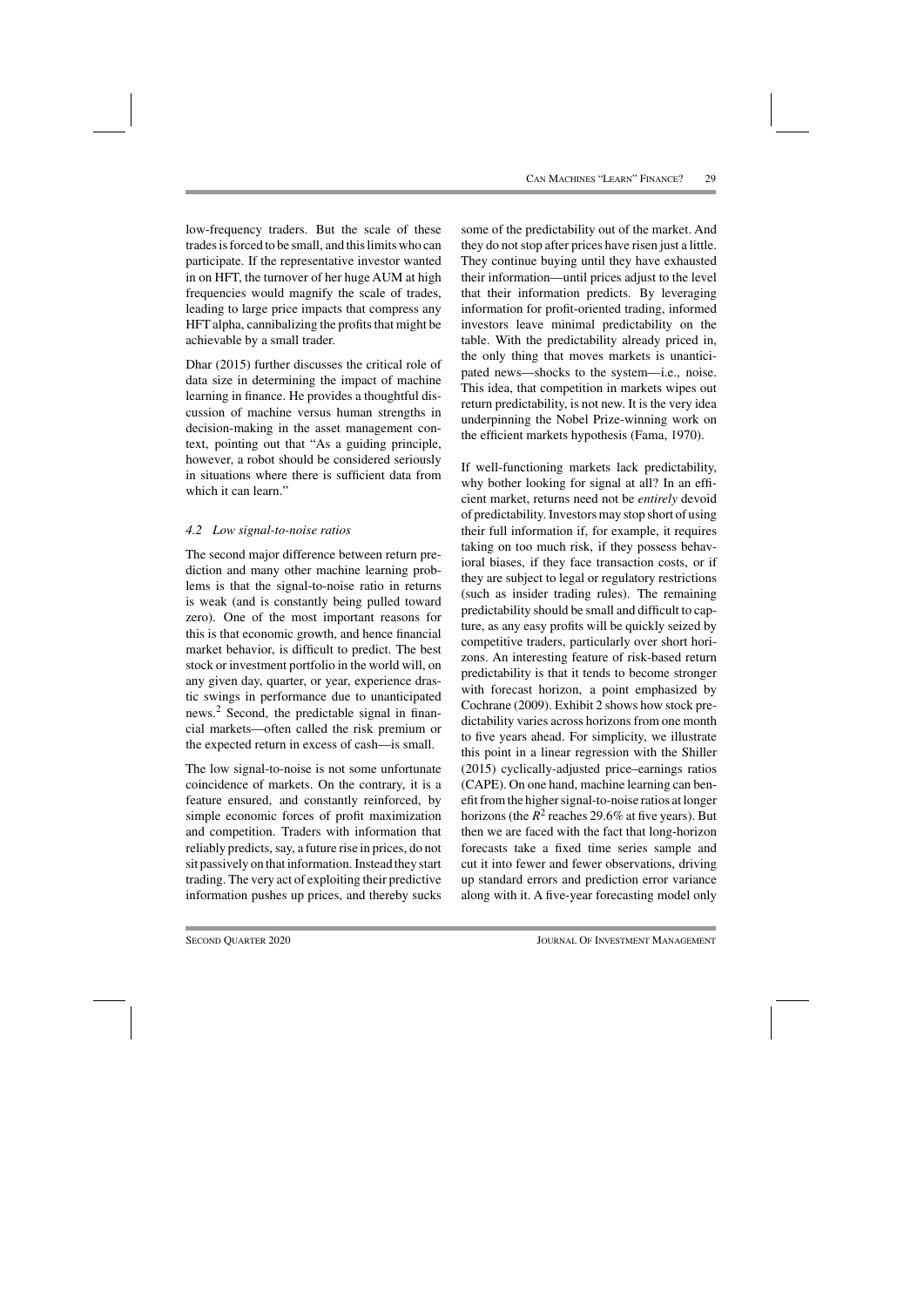| UDSUI VALIUII UUUIII. |        |      |         |      |  |  |  |
|-----------------------|--------|------|---------|------|--|--|--|
| Horizon               | Coeff. | S.E. | $R^2$   | N    |  |  |  |
|                       | 0.02   | 0.00 | $0.5\%$ | 1115 |  |  |  |
| 12                    | 0.25   | 0.05 | $7.7\%$ | 93   |  |  |  |
| 36                    | 0.75   | 0.13 | 28.3%   | 31   |  |  |  |
| 60                    | 0.96   | 0.17 | 29.6%   | 19   |  |  |  |

**Exhibit 2.** The tradeoff of signal strength and observation count.

*Note.* In-sample CRSP value-weighted log market return predictive regressions using CAPE (scaled by 100) over forecast horizons of one month to five years from 1926 to 2018. CAPE data from http://www.econ.yale.edu/∼shiller/data.htm.

has 19 distinct return observations to learn from! A central task facing financial machine learners researchers is to identify the most profitable point along this tantalizing signal strength and observation count tradeoff.

In addition to small data and low signal-to-noise ratios, asset management possesses a variety of other challenges that pose a problem to adaptation of machine learning methods. We discuss three of these below.

## *4.3 Evolving markets*

The machine learning challenges posed by low signal-to-noise ratios are further confounded by the adaptive nature and dynamic character of markets. If a researcher identifies a new signal that captures a particular form of asset mispricing useful for predicting prices, then as the signal becomes more widely known, more traders act on it, and prices correct more quickly. The market eventually absorbs that information and the data-generating process changes are due to the very actions of agents in the market. Likewise, technological innovations can alter the structure of the economy and reshape the way humans interact with markets. While the frontiers of machine learning have developed some tools that may help with such adaptive phenomena (such as the online learning algorithms in Arora *et al.*, 2012; Li and

Hoi, 2014), it highlights the fact that finance is more complex than many other domains of ML research (cats do not begin morphing into dogs once the algorithm becomes good at cat recognition).

## *4.4 Unstructured data*

The traditional inputs to quantitative asset management are the kinds of well-structured data sets that reside in an Excel spreadsheet. Columns are predictor variables, rows are repeat observations—these are the types of data that lend themselves easily to statistical analysis. In contrast, many interesting new data sources are best characterized as "unstructured" data. They include text data such as news articles and Tweets, image data such as Instagram posts or Youtube videos, and even some forms of market data such as detailed limit-order books. The finance industry often refers to such unstructured data as alternative, or "alt," data.

For most alt data sets, the data history is short. For example, social media outlets may provide less than a decade of data to work with, while some sources of web traffic data or geolocation data are available at most for a few years. The limited time series presents a challenge for reliable back testing. With a short history it is hard to form a precise estimate of strategy performance which ultimately means that even very strong signals might prudently receive only small weights in a portfolio.

## *4.5 Need for interpretability*

Some machine learning models are proverbial black boxes, and it can be extremely challenging to draw meaningful interpretations of underlying mechanisms from machine learning models (see, e.g., Ghorbani *et al.*, 2019). Yet, the ability to understand the inner workings of one's model is a basic requirement in most asset management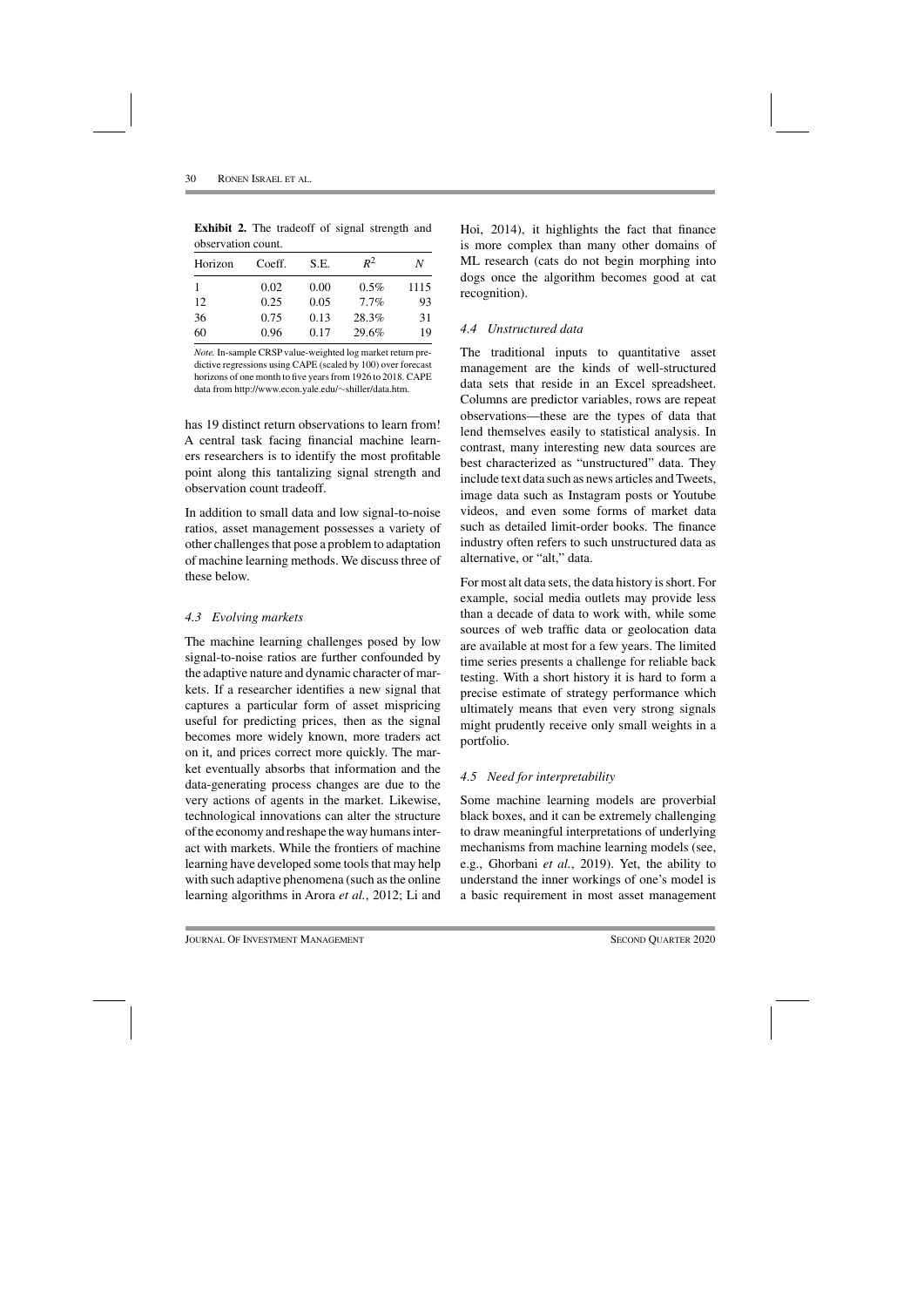applications. While any asset manager prefers a more predictive model, all else equal, they can be averse to using historically reliable models that they cannot interpret. This is another version of the risk–return tradeoff that any investor solves. So, while asset managers prefer a model with more predictability to less, their fiduciary duty of understanding and communicating the risks in their clients' portfolios leads them to also prefer more interpretable models. In the end, choosing a point on the predictability/interpretability frontier is a ultimately a business decision of the asset manager.

Finance is not alone in its need for interpretable models. Doctors seek to understand the drivers of machine learning medical diagnoses to avoid adverse unintended consequences of relying on algorithms (Cabitza *et al.*, 2017) and governments and regulators remain vigilant against implicit or explicit biases in policy (such as lending decisions of financial institutions, Hardt *et al.*, 2016). This broad demand has made interpretability a priority in machine learning research (Doshi-Velez and Kim, 2017; Vellido *et al.*, 2012). Machine learning need not be an opaque black box. First, researchers are making progress in improving how humans interpret machine learning models (Zhang *et al.*, 2018; Horel and Giesecke, 2019). Second, and perhaps more interestingly, structural modeling approaches can embed machine learning techniques, which make efficient use of the data and enhances discovery, within an overarching theoretical model that provides interpretation and intuition (an idea we discuss in more detail below). There are many interesting potential research avenues for drawing more meaningful and intuitive conclusions from financial machine learning models.

## **5 The research frontier**

Because of these critical differences between finance and other fields where machine learning thrives, the answer to the question "Can machines learn finance?" is by no means obvious. As an industry, the understanding of how impactful machine learning will be for asset management is only just emerging. This is exactly why new research in this area is so valuable. With so much at stake, the best path forward is digging in and conducting diligent research.

## *5.1 Analysis, not anecdotes*

When people discuss machine learning in finance, the conversation is predominantly anecdotal—"I heard a story about how manager XYZ does it." Methodical research into the benefits of machine learning for asset management is in its infancy. But early research, such as Dhar *et al.* (2000) and Dhar (2011), tells a hopeful story.

Gu *et al.* (forthcoming) suggest that machine learning methods can deliver significant out-ofsample improvement in the performance of stock selection strategies (Exhibit 3). They also offer some new insights into the nature of its out performance. For example, improvements arise most prominently among the more sophisticated models (trees and neural networks), and are due in large part to allowance of non-linear predictor interactions that are missed by simpler methods.

On balance, Gu *et al.* (forthcoming) find portfolio gains from using machine learning methods versus a simple benchmark. They are economically and statistically significant, but the gains are by no means revolutionary. First, note that their benchmark is an OLS regression with only three predictors: size, value, and momentum (OLS3). This is likely an overly simplistic benchmark, as even unsophisticated asset managers tend to use more advanced models than this and are even likely to use some basic trappings of machine learning. Second, while performance of all strategies is measured gross of trading costs, it does not mean that the comparison is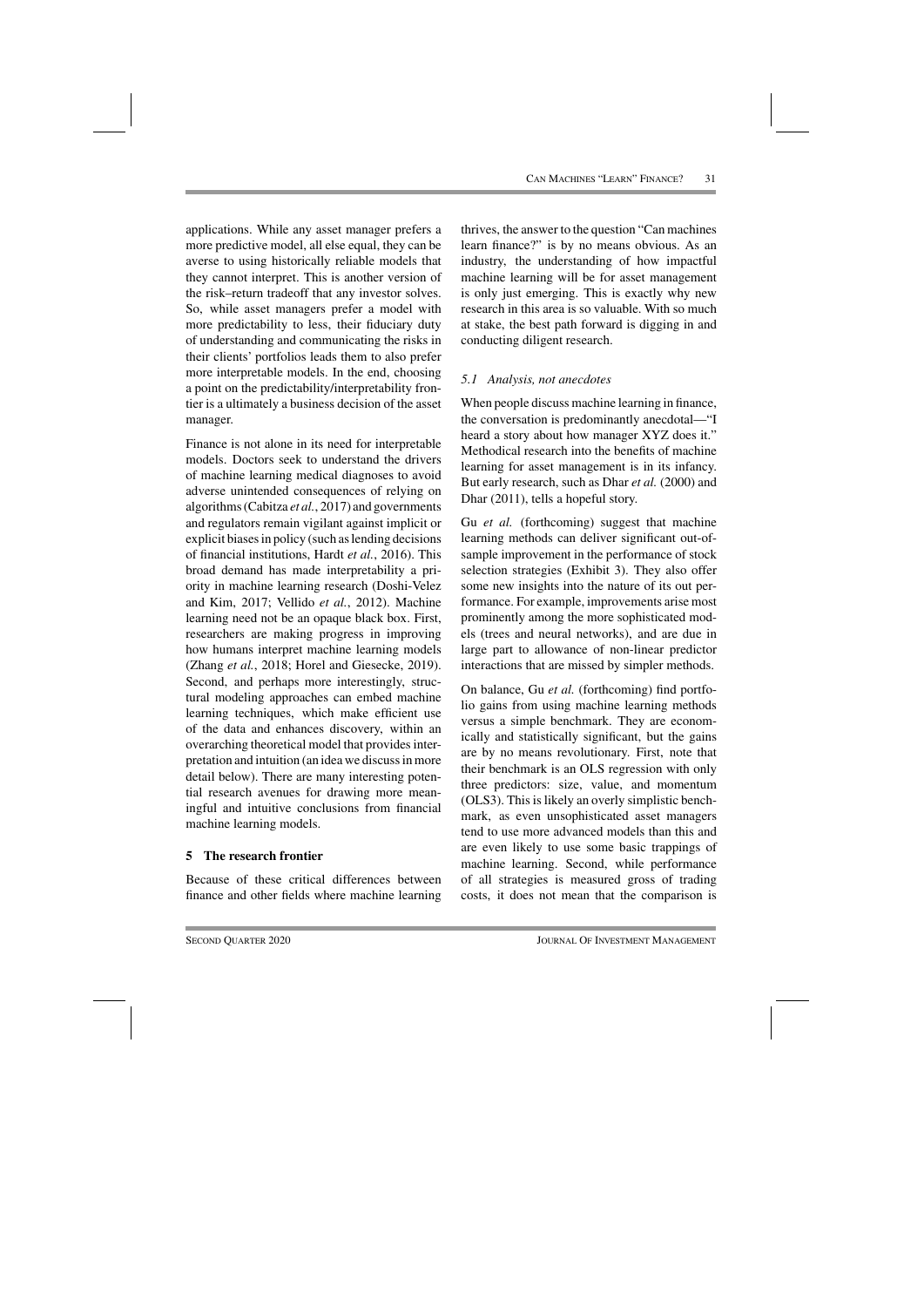

**Exhibit 3.** Sharpe ratio comparison of machine learning strategies.

*Note*. Out-of-sample annualized Sharpe ratios for value-weighted decile spread long–short portfolios based on predictions from 12 machine learning models including a three-predictor OLS (OLS3) model, partial least squares (PLS), principal components regression (PCR), elastic net (ENet), generalized linear model (GLM), random forest (RF), gradient-boosted regression trees (GBRT), and feed forward neural networks with one to five hidden layers (NN1–NN5). *Source*: Gu *et al.* (forthcoming).

exactly apples-to-apples. The more sophisticated a model, the more likely it is to detect incremental predictability in regions of the data that are the most expensive to trade, which is exactly why the predictability was left on the table in the first place. Both of the considerations further narrow the gap between performance of machine learning-based strategies and the benchmark.

## *5.2 Combining economic theory and machine learning*

A basic principle of statistical analysis is that theory and model parameters are substitutes. The more structure you can impose in your model, the fewer parameters you need to estimate and the more efficiently your model can use observations at its disposal to cut through noise. That is, models are helpful because they filter out noise (a map of New York is helpful for navigating the city in part because of all of the detail it *omits*). But an over-simplified model can also filter out some signal too, so in a data-rich and high signal-tonoise environment, you would not want to use an unnecessarily small model. Simplicity, however, can be a virtue when signal-to-noise is low, where

the benefit of filtering out noise might outweigh the cost of missing some signal.

In asset management, one can begin to tackle the low signal-to-noise problem by bringing economic theory to describe some aspects of the data, complemented by machine learning tools to capture aspects of the data for which theory is silent.A revealing example is the method of instrumented principal components analysis (IPCA) proposed by Kelly *et al*. (2017, 2018), and its extension to instrumented autoencoder models by Gu *et al.* (2019). They begin from a simple economic structure—a low-dimensional factor model for returns. In contrast, a fully unstructured machine learning analysis would be agnostic of the factor structure and would instead rely on the statistical logic that, with enough data, nonparametric methods will eventually detect the factor structure if it is in the data.

In the context of return modeling, an unstructured approach would be a severely inefficient use of data because, as a profession, we have high conviction that returns follow a factor structure. A common feature of essentially every economic theory is that returns obey a factor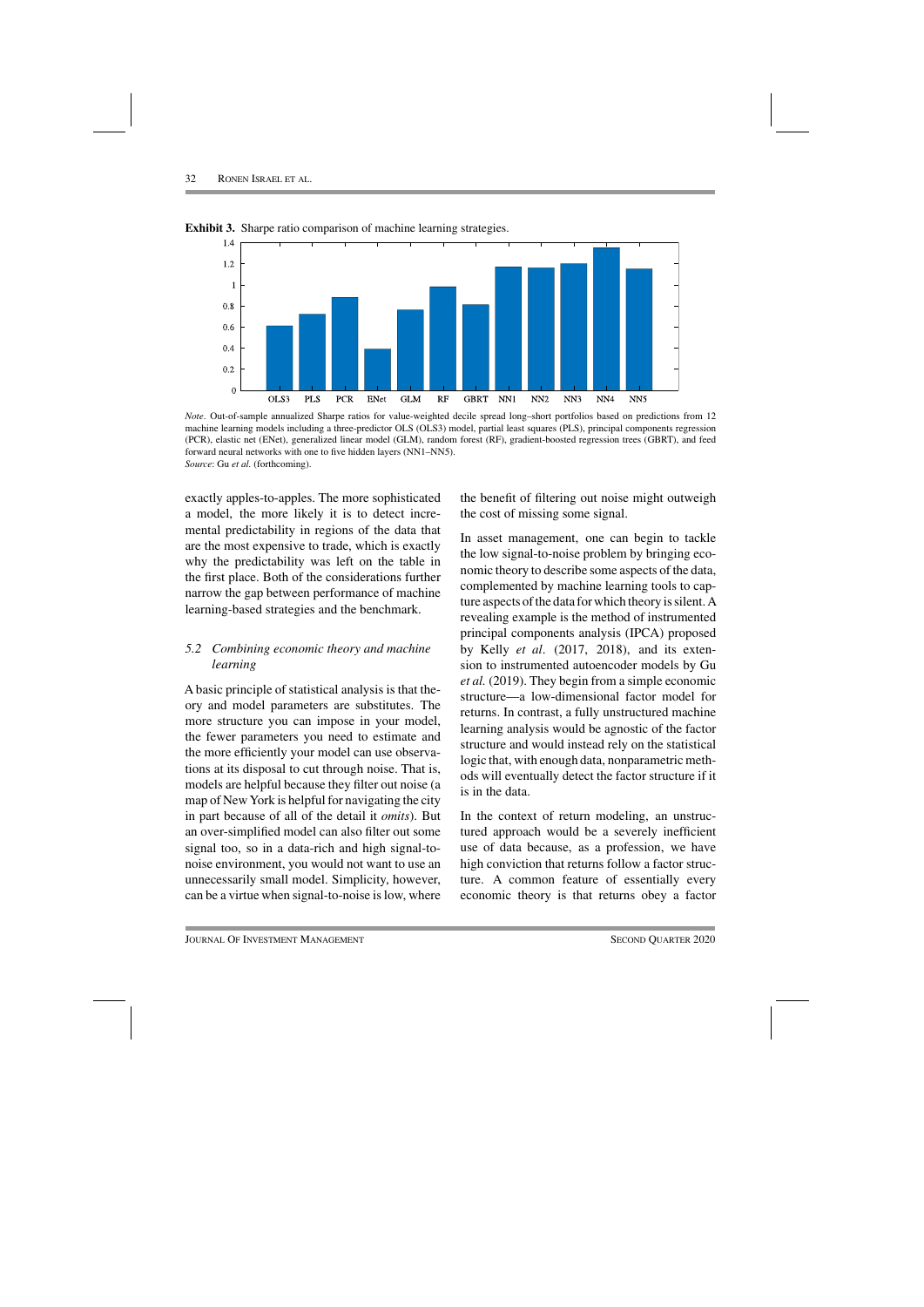structure—there are a few sources of common risk that drive returns of essentially all assets and the rest of the variation in individual asset prices is idiosyncratic noise. Furthermore, a long history of empirical research in finance has demonstrated that a few large eigenvectors dominate the covariance matrix of all returns in the economy. Using nonparametric methods to learn that there is a factor structure that would waste data; you do not want to "spend" your observations re-learning something you already knew.

Where economic theories differ is in the nature or definition of the common factors. They range from theories in which the factors are macroeconomic aggregates related to consumption growth and real investment to those based on volatility shocks or behavioral biases. The idea proposed in Kelly *et al.* (2017, 2018) and Gu *et al.* (2019) is to impose the general factor model mold, while embedding machine learning in specific parts of that mold in order to learn what the true factors are. They use a large collection of stock-specific information to learn the latent common factors and each stock's loadings on those factors—exactly those parts of the factor model that are not pinned down by theory. They also do this while imposing a no-arbitrage restriction, which is another theory-based disciplining device that reduces model parameterization to more efficiently use available data.

These papers also highlight that machine learning is not all about alpha. This is important because most discussions, and certainly most anecdotes, of machine learning applied to finance focus on the creation of alpha. Using new data and machine learning to build alpha (i.e., to find new, unique sources of return predictability) heads straight into the most competitive aspect of financial markets. As more investors enter the market with similar data and similar tools, the mispricing corrects and that alpha compresses.

Kelly *et al.* (2017) and Gu *et al*. (2019) emphasize that a promising area of asset management research uses machine learning to improve factor investing—that is, more efficiently establishing risk exposures and earning compensation for bearing that risk. A central tenet of asset pricing theory is that risk and return are inextricably linked in equilibrium. By taking this economic restriction seriously, these papers build superior return forecasts by more accurately forecasting *risk*—in particular, covariances between stocks and common factors. Exhibit 4 presents evidence that return forecasts based on the IPCA model of Kelly *et al.* (2017) and the conditional autoencoder  $(CA<sub>2</sub>)$  of Gu *et al.* (2019) translate into substantial improvements in out-of-sample portfolio Sharpe ratio compared to benchmark Fama–French models.

Their methods estimate statistically optimal factors which improve factor portfolio performance by reducing tracking error relative to the true, unobservable risk factor—ultimately providing a cleaner means of harvesting the risk premium. This contrasts with more traditional research factors which tend to have *ad hoc* and inefficient  $constructions.<sup>3</sup>$  Like finding alpha, optimizing factors with machine learning can significantly boost investment portfolio performance. But unlike alpha, true factor premia are underpinned by risk and do not tend to decay as more investors enter.

## *5.3 Beyond return prediction*

While we emphasize that return prediction (because of its small data and low signal-to-noise ratios) poses a particularly difficult challenge for machine learning, it is important to recognize that other critical finance problems are less subject to these limitations and in turn can benefit more from machine learning. Important examples include portfolio implementation problems such as risk management and transaction cost management.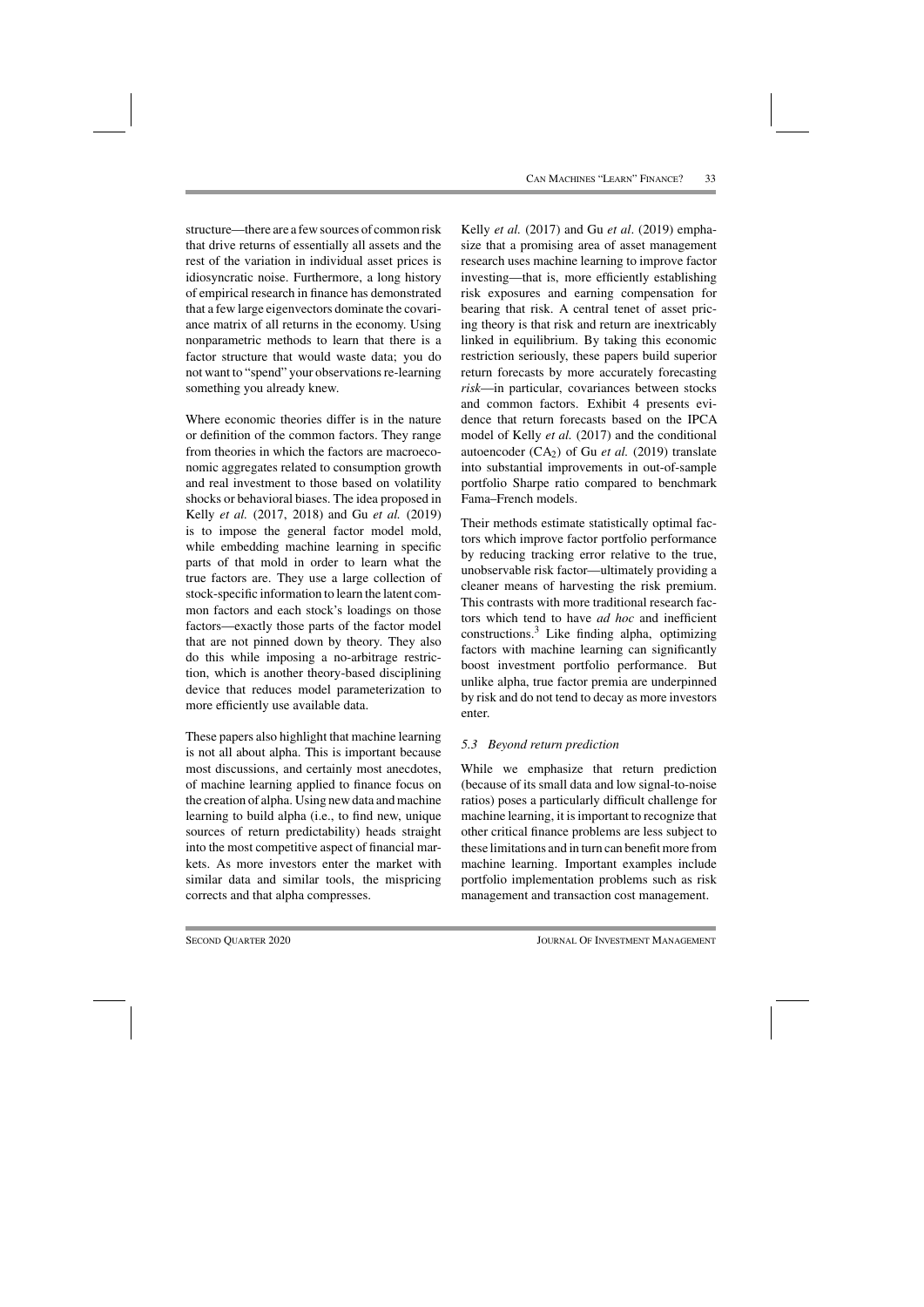|                 | Number of factors |         |         |         |      |         |  |
|-----------------|-------------------|---------|---------|---------|------|---------|--|
| Model           |                   |         | 3       | 4       |      |         |  |
| Fama–French     | $-0.82$           | $-1.13$ | $-0.69$ | $-0.60$ | 0.18 | $-0.53$ |  |
| <b>IPCA</b>     | $-0.15$           | $-0.07$ | 0.59    | 0.81    | 1.05 | 0.96    |  |
| CA <sub>2</sub> | $-0.03$           | 0.08    | 0.92    | 1.39    | 1.45 | 1.53    |  |

**Exhibit 4.** Long–short portfolio Sharpe ratios based on factor model return forecasts.

*Note:* Annualized out-of-sample Sharpe ratios for portfolios that are long–short the top/bottom decile of stocks based on return forecasts from the Fama–French model with one to six factors (including momentum), the IPCA model of Kelly *et al*. (2017), and the two-layer conditional autoencoder model (CA2) of Gu *et al.* (2019). Stocks are value-weighted within each decile. *Source*: Gu *et al.* (2019).

For example, the data underlying trading cost models are based on transactions, which are available in abundance. For example, the trading cost analysis by Frazzini *et al.* (2018) studies a "live execution database contains 11,044,700 parent orders, 4,368,100,000 child orders, and 691,600,000 executions across 9,543 stocks globally betweenAugust 1998 and June 2016, totaling US\$1,701,390,000,000 in trades." A data set of this size can support model richness that would not be dreamed of in a model of monthly returns.

As another example, a long literature exemplified by the Nobel Prize-winning work of Engle (1982) demonstrates that financial market risks possess a high degree of predictability. That is, risk prediction benefits from a comparatively high signal-to-noise ratio. When the signal-to-noise ratio is high, it takes fewer observations to zero in on the ground truth predictive relationship. Indeed, risk modeling has been among the finance applications with the fastest uptake of machine learning methods (early examples include Donaldson and Kamstra, 1997; Aït-Sahalia and Lo, 1998).

## **6 Conclusion: An evolution, not a revolution**

Financial machine learning has the potential to be an important step forward in quantitative investing. Two key points are crucial for understanding the current state of machine learning in the practice of asset management. The first is that research is just taking off and many important questions are yet to be answered. The second is that early research evidence indicates economically and statistically significant improvements in the performance of portfolios that leverage machine learning tools. However, the gains are evolutionary, not revolutionary.

The ideas behind machine learning—leveraging new data sets to identify robust additive portfolio performance and using quantitative methods to extract information systematically—are themodus operandi of quantitative investment processes. For decades, asset managers have used human-intensive, decentralized statistical learning. Machine learning offers a systematic approach to investing that mechanizes that process, allows managers to metabolize information from more new sources faster, including unstructured data previously untapped, and provides tools to search through increasingly flexible economic models that better capture complex realities of financial markets.

The evolution of asset management by incorporating machine learning is already underway, but the industry's collective machine learning marketing hype must be tempered. Asset management,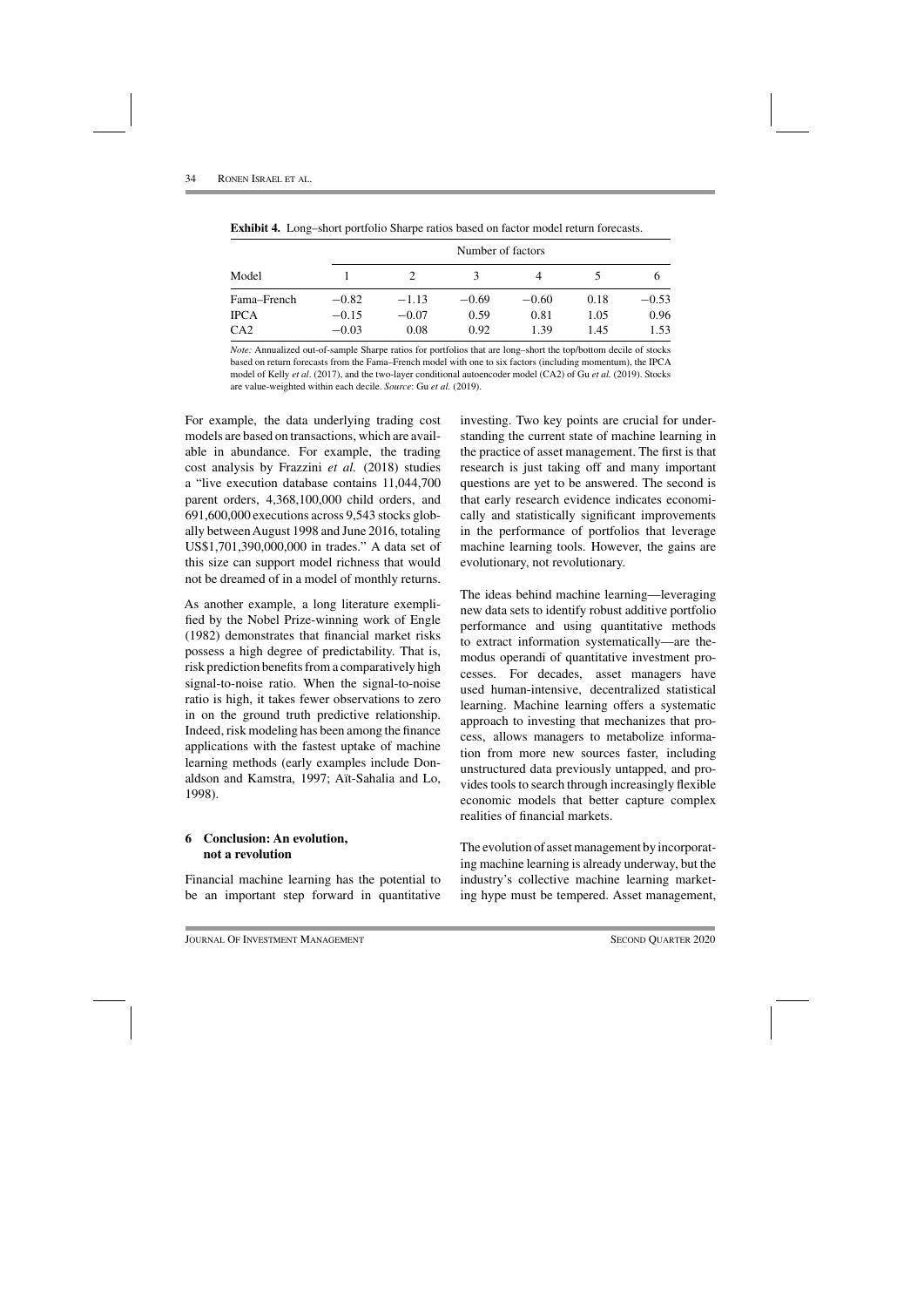and return prediction in particular, is a small data science with low signal-to-noise ratios, making it very different from disciplines where machine learning has thrived. As a result, adapting machine learning in finance is a more difficult proposition than many commentators appreciate. Attempts to model returns with the extremely rich and flexible statistical models employed in other domains are typically doomed from the outset because of the lack of data to support such models. The benefits of machine learning for return prediction are most likely to come from moving to modestly flexible nonlinear models that are buttressed by structural assumptions from economic theory and human expertise. Other beneficial uses in asset management include machine learning approaches for better "crafting" portfolios once return predictions have been made, for example, by improving models of risk and trading cost management.

#### **Disclaimer**

The views and opinions expressed are those of the authors and do not necessarily reflect the views of AQR Capital Management, its affiliates, or its employees; do not constitute an offer, solicitation of an offer, or any advice or recommendation, to purchase any securities or other financial instruments, and may not be construed as such.

#### **Notes**

- <sup>1</sup> Data from https://mba.tuck.dartmouth.edu/pages/faculty/ ken.french/data\_library.html.
- $2\degree$  To give a sense of the volatility in markets, a single stock on average will have an expected return around 5% per year above cash and a volatility of returns of nearly 40% per year. That is, its volatility is eight times larger than the expected excess return. Even at the market portfolio level, volatility is nearly four times as large as the expected return.

<sup>3</sup> Take for example the Fama–French value factor, HML. This factor buys 30% of stocks with the highest  $B/M$ ratios, sells 30% with low  $B/M$ , and ignores the rest.

#### **References**

- Aït-Sahalia, Y. and Lo, A. W. (1998). "Nonparametric Estimation of State-Price Densities Implicit in Financial Asset Prices," *The Journal of Finance* **53**, 499–547.
- Arora, S., Hazan, E., and Kale, S. (2012). "The Multiplicative Weights Update Method: AMeta-Algorithm and Applications," *Theory of Computing* **8**, 121–164.
- Breiman, L. *et al.* (2001). "Statistical Modeling: The Two Cultures (with Comments and a Rejoinder by the Author)," *Statistical Science* **16**, 199–231.
- Cabitza, F., Rasoini, R., and Gensini, G. F. (2017). "Unintended Consequences of Machine Learning in Medicine," *JAMA* **318**, 517–518.
- Cochrane, J. H. (2009). *Asset Pricing: Revised Edition* (Princeton University Press). Dhar, V. (2015). "Should You Trust Your Money to a Robot?," *Big Data* **3**, 55.
- Dhar, V. (2011). "Prediction in Financial Markets: The Case for Small Disjuncts," *ACM Transactions on Intelligent Systems and Technology (TIST)* **2**, 19.
- Dhar, V., Chou, D., and Provost, F. (2000). "Discovering Interesting Patterns for Investment Decision Making with Glower: A Genetic Learner Overlaid with Entropy Reduction," *Data Mining and Knowledge Discovery* **4**, 251–280.
- Donaldson, R. G. and Kamstra, M. (1997). "An Artificial Neural Network-Garch Model for International Stock Return Volatility," *Journal of Empirical Finance* **4**, 17–46.
- Doshi-Velez, F. and Kim, B. (2017). "Towards a Rigorous Science of Interpretable Machine Learning," arXiv preprint arXiv:1702.08608.
- Engle, R. F. (1982). "Autoregressive Conditional Heteroscedasticity with Estimates of the Variance of United Kingdom Inflation," *Econometrica: Journal of the Econometric Society*, 987–1007.
- Fama, E. F. (1970). "Efficient Capital Markets: A Review of Theory and Empirical Work," *The Journal of Finance* **25**, 383–417.
- Frazzini, A., Israel, R., and Moskowitz, T. J. (2018). Trading Costs, Yale University Working Paper.
- Ghorbani, A., Abid, A., and Zou, J. (2019). "Interpretation of Neural Networks Is Fragile," in *Proceedings of the AAAI Conference on Artificial Intelligence*, Vol. 33, pp. 3681–3688.